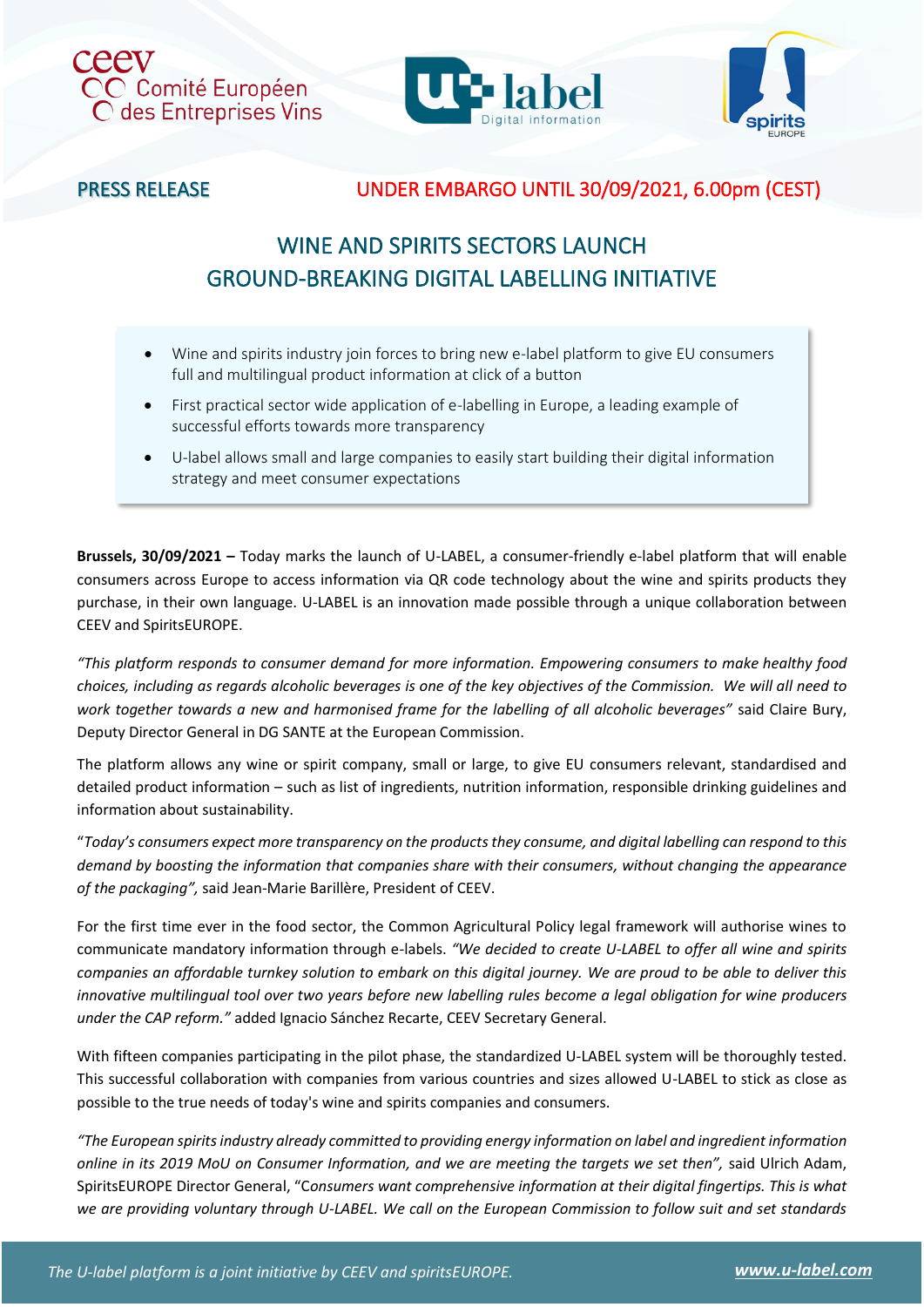





for digital labelling across product types, not to substitute but to complement on-pack information with what *consumers are looking for."*

Following today's launch event, U-LABEL will be opened to all wine and spirits companies from 1<sup>st</sup> November 2021.

– END –

### CONTACT DETAILS

For any enquiry, please contact:

**CEEV** Ignacio Sanchez Recarte Secretary General E[: ceev@ceev.eu](mailto:ceev@ceev.eu) M: +32 (0)476 88 36 75

**spiritsEUROPE** Ulrich Adam Director General E: [info@spirits.eu](mailto:info@spirits.eu) M: +32 (0) 477 63 67 51

# NOTE TO EDITORS

- The **U-LABEL platform** [\(www.u-label.com\)](http://www.u-label.com/) is an online tool created to support wine and spirits companies in providing EU consumers with relevant, accurate and detailed information about their products by means of an e-label, accessible to consumers through a QR-code printed on the back-label of the bottle. With the U-label platform, any company, including small- or micro-ones, can benefit from the legal and technical expertise needed to generate e-labels in all EU official languages. The platform is open to any wine or spirits company wishing to commercialise their products in the EU.
- The **U-LABEL pilot project** proudly gathers 16 companies who have devoted time and efforts to accompany us in developing the concept of the U-LABEL platform and to test its features and functioning before its official launch. This successful collaboration with companies from various countries and sizes allowed us to stick as close as possible to the true needs of today's wine and spirits companies. We are proud to present today some of the first products to have created an e-label and apposed a QR-code on their labels.
- **CEEV - Comité Européen des Entreprises Vins**[\(www.ceev.eu\)](http://www.ceev.eu/) was founded in 1960 and represents the European Union wine companies in the industry and trade (still wines, aromatised wines, sparkling wines, liqueur wines and other vine products). It brings together 23 national organisations from 11 EU Member States, plus Switzerland, United Kingdom and Ukraine, as well as a consortium of 4 leading European wine companies. The companies represented by CEEV, mainly small and medium sized companies, produce and market most quality European wines, both with and without a geographical indication, and account for over 90% of European wine exports.
- **spiritsEUROPE** [\(www.spirits.eu\)](http://www.spirits.eu/) represents the interests of the spirits sector in 30 national associations as well as of the 10 leading multinational companies. Distilled spirits are as diverse as the EU's Member States, spanning 44 product categories and including a host of geographically-specific products that contribute to the culture of their regions and the European Union. As the leading voice of the European spirits sector, we seek to maintain and advance the freedom to produce and market spirits in a responsible way.